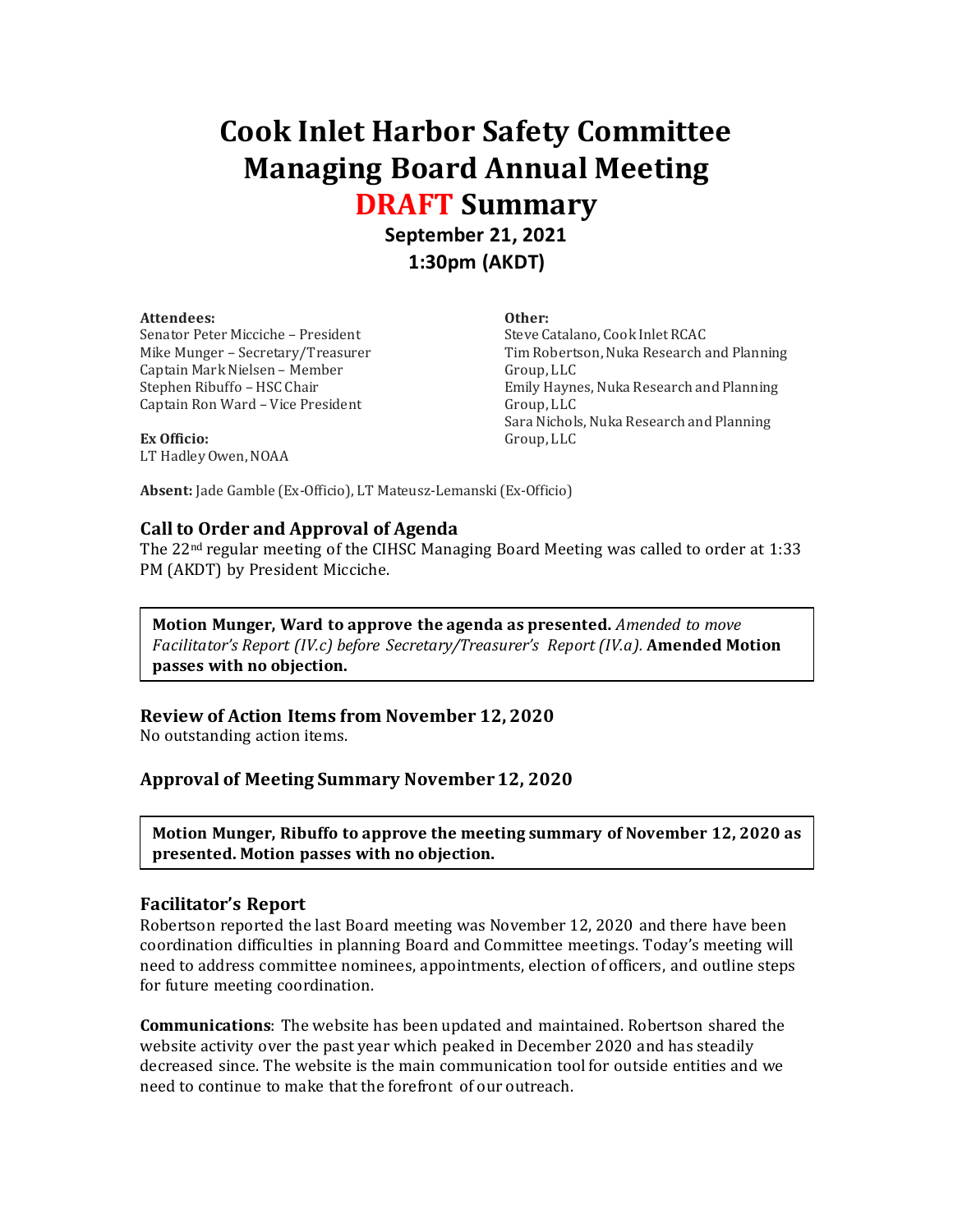Contribution letters were sent member organization. Some issues arose with electronic payment; however, all contributors were able to make payment.

#### **Meeting Coordination:**

The Harbor Safety Committee met in March by webinar and had a lot of participation and engagement.

The normal process for developing policies, standards of care, and the Harbor Safety Plan is to delegate the tasks to workgroup, which develop drafts for Committee consideration. Without active engagement by the workgroups, the work of the Committee is hampered. The Committee Coordinator worked with workgroup chairs to attempt to organize workgroup meetings, but none of the workgroups have meet in since 2019. Given the pandemic, the lack of participation is understandable, but it is vital to the work of the Committee to get them engaged again. Robertson encouraged the Board to hold a joint meeting of the Workgroup Chairs to breathe new life into the process.

Board members discussed overall lack of engagement during the pandemic which may be attributed to online-only meetings.

- Captain Nielsen suggested sending a message to committee chairs and ensure they respond and are committed to Committee involvement.
- Mr. Ribuffo will coordinate with Haynes and Workgroup chairs to set up a meeting in the next few weeks and review action items.
- Captain Ward recommend the Managing Board, Chairmen, and Workgroups attend and the Board discussed potential dates. October 12th at 1 PM was finalized and all agreed.

Captain Paul Mehler has requested a Committee meeting align with Marathon's winter ice meeting which will be held November 4th at AVTEC in Seward.

- Captain Nielsen will provide coordination with the winter ice training.
- Mr. Catalano requested a presentation at the Committee meeting of the recentlycompleted vessel traffic study and petroleum movement.
- Senator Micciche suggested we accept the request and prefers in-person but recognizes others may not be comfortable and we should allow for Zoom attendance.

# **Other Business:**

The HSC attorney is retiring and the Board will need to select a replacement. Additionally, the current attorney is the registered agent and all legal communications are sent to her which will need to be updated when replaced.

Sara Nichols will be replaced by Haynes as the Committee Coordinator.

• Board members recognized Nichols for her dedication to the Committee.

# **Secretary/Treasurer's Report**

Mr. Munger provided an overview of the budget report and the Board discussed the noncontributing entities.

- Mr. Catalano will request CIRCAC review records to ensure non-payment entities are accurate. After, Board officers will conduct outreach.
- Captain Nielsen will follow-up with Crowley, Alamar, and Olympic Tug and Barge.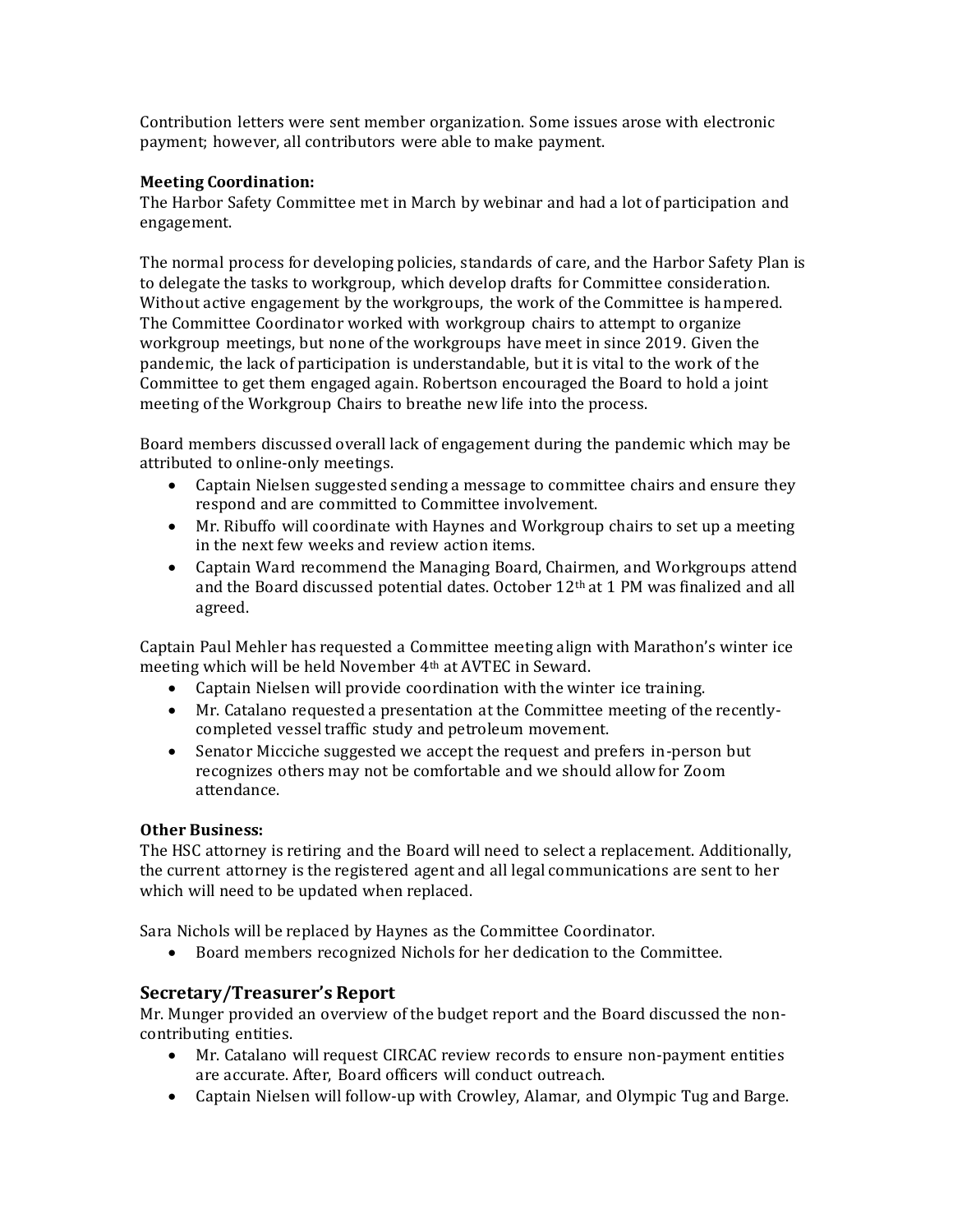- Captain Ward will follow-up with Olympic Tug and Barge, and Global.
- Senator Micciche will follow-up with Global, Delta Marine, and Matson.
- Mr. Ribuffo will follow-up with Matson.
- Mr. Munger will follow up with Ocean Marine Service.
- Captain Ward recommended removal of OSG from the list as they are not a current HSC member.
- Senator Micciche recommended possibly requesting 2021 and 2022 contributions at the same time since it is near the end of the year and Captain Ward added it would be beneficial to add key points and action items in the works to motivate.

Mr. Munger will contact Kristine Schmidt, the departing attorney, to identify a replacement attorney.

# **Committee Chair Report**

Mr. Ribuffo reported there were no updates in the Workgroups. There is a vessel firefighting training in Anchorage in late October with a practical at the Port which Captain Nielsen will be assisting. It was recommended that the Marine Firefighting Workgroup to be involved and give a presentation. Mr. Ribuffo will confirm if other operators and communities have been invited.

# **Committee Membership Vacancies**

*Tanker Operators Matt Hight is an OSG employee which is no longer a member of the Committee Chris Peterson (alternate) has a different role and is no longer serving Tug & Barge Operators Louis Audette retired*

# **Committee Member Appointments**

**Motion Ward, Nielsen to appoint Sharm Setterquist as Tug & Barge Operators Primary. Motion passes unanimously.**

**Motion Nielsen, Munger to appoint Pete Pawlicki as Tug & Barge Operators Alternate. Motion passes unanimously.**

**Motion Munger, Ward to appoint Angelina Fuschetto as Tanker Operators Primary. Motion passes unanimously.**

**Motion Ribuffo, Ward to appoint Bill Wolverton as Offshore Oil Production Primary. Motion passes unanimously.**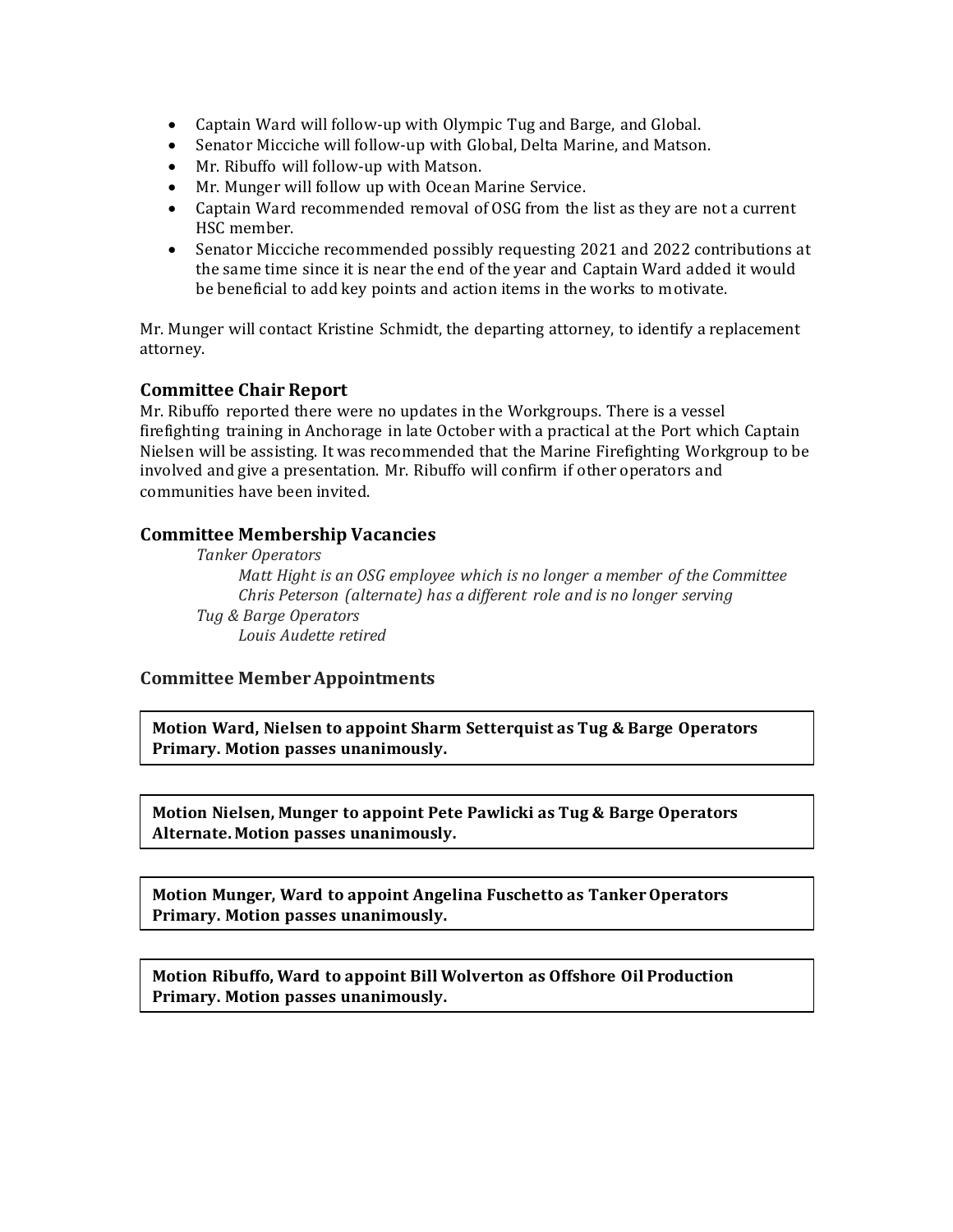**Motion Munger, Nielsen to elect Peter Micciche as Board President, Ron Ward as Board Vice President, Mike Munger as Board Secretary/Treasurer, Mark Nielsen as Board Member, and Steve Ribuffo as HSC Chair and Board Member.** *Amended to accept Ribuffo's resignation as HSC Chair and Board Member, and elect Paul Mehler as HSC Chair and Board Member***. Amended motion passes unanimously.**

# **Budget Review & Approval**

Robertson reviewed the budget.

#### **Motion Munger, Nielsen to approve the 2022 Budget as presented. Motion passes with no objection.**

#### **Attorney Status**

Mr. Munger will speak with Kristine Schmidt, current attorney, on remaining on or recommending a replacement attorney.

# **Fall Committee Meeting**

Mr. Ribuffo and Captain Mehler will meet to handoff HSC Chair and Board Member duties. Captain Mehler is unavailable October  $12<sup>th</sup>$  for a Board, Chair, and Workgroup meeting. Captain Mehler, Haynes, and Robertson will coordinate to reschedule.

# **Review Action Items**

- Nuka and HSC Chair to coordinate on Workgroup Chairmen meeting in advance of Fall Committee meeting.
- Nuka and HSC Chair to coordinate on scheduling Fall Committee meeting.
- Mr. Munger will engage with Kristine Schmidt for continuation of attorney duties or to identify replacement.
- Board members will conduct contribution outreach:
	- $\circ$  Mr. Catalano will research payment and provide a list of non-paying entities.
	- o Captain Nielsen will follow-up with Crowley, Alamar, and Olympic Tug and Barge.
	- o Captain Ward will follow-up with Olympic Tug and Barge, and Global.
	- o Senator Micciche will follow-up with Global, Delta Marine, and Matson.
	- o Mr. Ribuffo will follow-up with Matson.
	- o Mr. Munger will follow up with Ocean Marine Service.
- Captain Nielsen will confirm Captain Mehler is available to serve as Chair of the HSC.

#### **Next Meeting**

To be determined.

# **Motion Ward, Munger to adjourn meeting. Motion passes with no objection. Meeting adjourned at 2:45 PM.**

#### **Meeting Materials:**

1. November 12, 2020 Meeting Summary